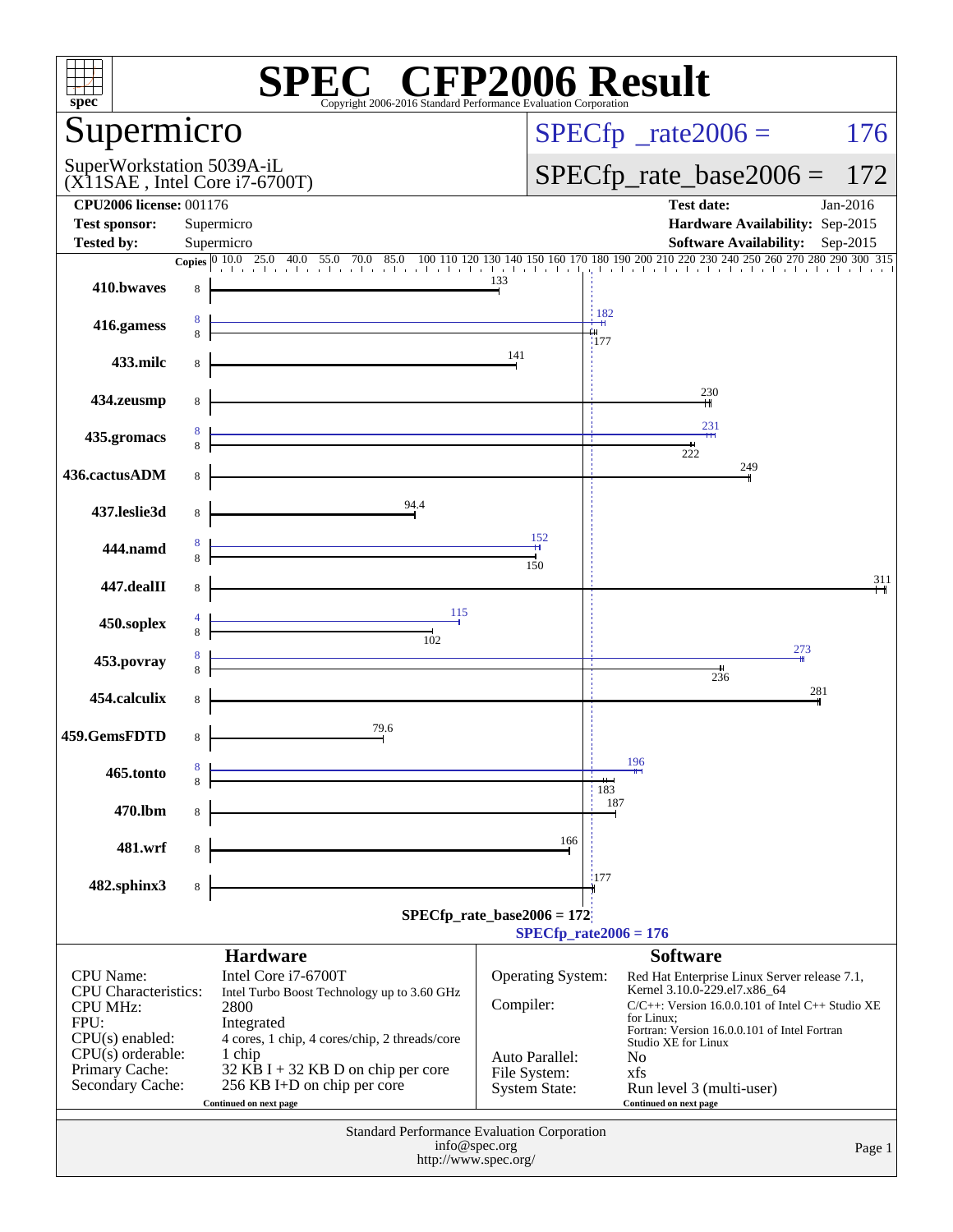

# Supermicro

 $SPECTp_rate2006 = 176$ 

(X11SAE , Intel Core i7-6700T) SuperWorkstation 5039A-iL

[SPECfp\\_rate\\_base2006 =](http://www.spec.org/auto/cpu2006/Docs/result-fields.html#SPECfpratebase2006) 172

| <b>CPU2006 license: 001176</b> |                                    |                       | $Jan-2016$<br><b>Test date:</b>             |
|--------------------------------|------------------------------------|-----------------------|---------------------------------------------|
| <b>Test sponsor:</b>           | Supermicro                         |                       | Hardware Availability: Sep-2015             |
| <b>Tested by:</b>              | Supermicro                         |                       | <b>Software Availability:</b><br>$Sep-2015$ |
| L3 Cache:                      | 8 MB I+D on chip per chip          | <b>Base Pointers:</b> | $32/64$ -bit                                |
| Other Cache:                   | None                               | Peak Pointers:        | $32/64$ -bit                                |
| Memory:                        | 64 GB (4 x 16 GB 2Rx8 PC4-2133P-E) | Other Software:       | None                                        |
| Disk Subsystem:                | 1 x 1000 GB SATA III, 7200 RPM     |                       |                                             |
| Other Hardware:                | None                               |                       |                                             |

|                  |               |                                                                                                          |       |                |       | <b>Results Table</b> |              |               |                |              |                |              |                |              |
|------------------|---------------|----------------------------------------------------------------------------------------------------------|-------|----------------|-------|----------------------|--------------|---------------|----------------|--------------|----------------|--------------|----------------|--------------|
|                  |               |                                                                                                          |       | <b>Base</b>    |       |                      |              |               |                |              | <b>Peak</b>    |              |                |              |
| <b>Benchmark</b> | <b>Copies</b> | <b>Seconds</b>                                                                                           | Ratio | <b>Seconds</b> | Ratio | <b>Seconds</b>       | <b>Ratio</b> | <b>Copies</b> | <b>Seconds</b> | <b>Ratio</b> | <b>Seconds</b> | <b>Ratio</b> | <b>Seconds</b> | <b>Ratio</b> |
| 410.bwayes       | 8             | 815                                                                                                      | 133   | 815            | 133   | 816                  | 133          | 8             | 815            | 133          | 815            | 133          | 816            | 133          |
| 416.gamess       | 8             | 893                                                                                                      | 175   | 878            | 178   | 883                  | 177          | 8             | 867            | 181          | 859            | 182          | 860            | 182          |
| $433$ .milc      | 8             | 520                                                                                                      | 141   | 520            | 141   | 520                  | 141          | 8             | 520            | 141          | 520            | 141          | 520            | <u>141</u>   |
| $434$ . zeusmp   | 8             | 319                                                                                                      | 228   | 316            | 230   | 315                  | 231          | 8             | 319            | 228          | 316            | 230          | 315            | 231          |
| 435.gromacs      | 8             | 258                                                                                                      | 222   | 256            | 223   | 258                  | 222          | 8             | 249            | 229          | 247            | 231          | 245            | 233          |
| 436.cactusADM    | 8             | 384                                                                                                      | 249   | 384            | 249   | 385                  | 248          | 8             | 384            | 249          | 384            | 249          | 385            | 248          |
| 437.leslie3d     | 8             | 796                                                                                                      | 94.4  | 797            | 94.3  | 797                  | 94.4         | 8             | 796            | 94.4         | 797            | 94.3         | 797            | 94.4         |
| 444.namd         | 8             | 428                                                                                                      | 150   | 427            | 150   | 428                  | 150          | 8             | 422            | 152          | 428            | 150          | 421            | 152          |
| $447$ .dealII    | 8             | 298                                                                                                      | 307   | 294            | 312   | 294                  | 311          | 8             | 298            | 307          | 294            | 312          | 294            | 311          |
| $450$ .soplex    | 8             | 652                                                                                                      | 102   | 651            | 102   | 651                  | 102          |               | 291            | 115          | 290            | 115          | 290            | 115          |
| 453.povray       | 8             | 180                                                                                                      | 237   | 181            | 236   | 181                  | 235          | 8             | 156            | 272          | 156            | 273          | 155            | 274          |
| 454.calculix     | 8             | 235                                                                                                      | 281   | 235            | 281   | 235                  | 280          | 8             | 235            | 281          | 235            | 281          | 235            | 280          |
| 459.GemsFDTD     | 8             | 1066                                                                                                     | 79.6  | 1066           | 79.7  | 1066                 | 79.6         | 8             | 1066           | 79.6         | 1066           | 79.7         | 1066           | 79.6         |
| $465$ .tonto     | 8             | 423                                                                                                      | 186   | 434            | 181   | 431                  | 183          | 8             | 401            | 196          | 395            | 199          | 402            | 196          |
| 470.1bm          | 8             | 588                                                                                                      | 187   | 588            | 187   | 588                  | <b>187</b>   | 8             | 588            | 187          | 588            | 187          | 588            | <u>187</u>   |
| 481.wrf          | 8             | 540                                                                                                      | 166   | 540            | 165   | 539                  | 166          | 8             | 540            | 166          | 540            | 165          | 539            | 166          |
| 482.sphinx3      | 8             | 883                                                                                                      | 177   | 881            | 177   | 880                  | 177          | 8             | 883            | 177          | 881            | 177          | 880            | 177          |
|                  |               | Results appear in the order in which they were run. Bold underlined text indicates a median measurement. |       |                |       |                      |              |               |                |              |                |              |                |              |

#### **[Submit Notes](http://www.spec.org/auto/cpu2006/Docs/result-fields.html#SubmitNotes)**

 The taskset mechanism was used to bind copies to processors. The config file option 'submit' was used to generate taskset commands to bind each copy to a specific processor. For details, please see the config file.

#### **[Operating System Notes](http://www.spec.org/auto/cpu2006/Docs/result-fields.html#OperatingSystemNotes)**

Stack size set to unlimited using "ulimit -s unlimited"

#### **[Platform Notes](http://www.spec.org/auto/cpu2006/Docs/result-fields.html#PlatformNotes)**

 Sysinfo program /home/cpu2006/config/sysinfo.rev6914 \$Rev: 6914 \$ \$Date:: 2014-06-25 #\$ e3fbb8667b5a285932ceab81e28219e1 running on localhost.localdomain Wed Jan 13 10:33:50 2016

Continued on next page

Standard Performance Evaluation Corporation [info@spec.org](mailto:info@spec.org) <http://www.spec.org/>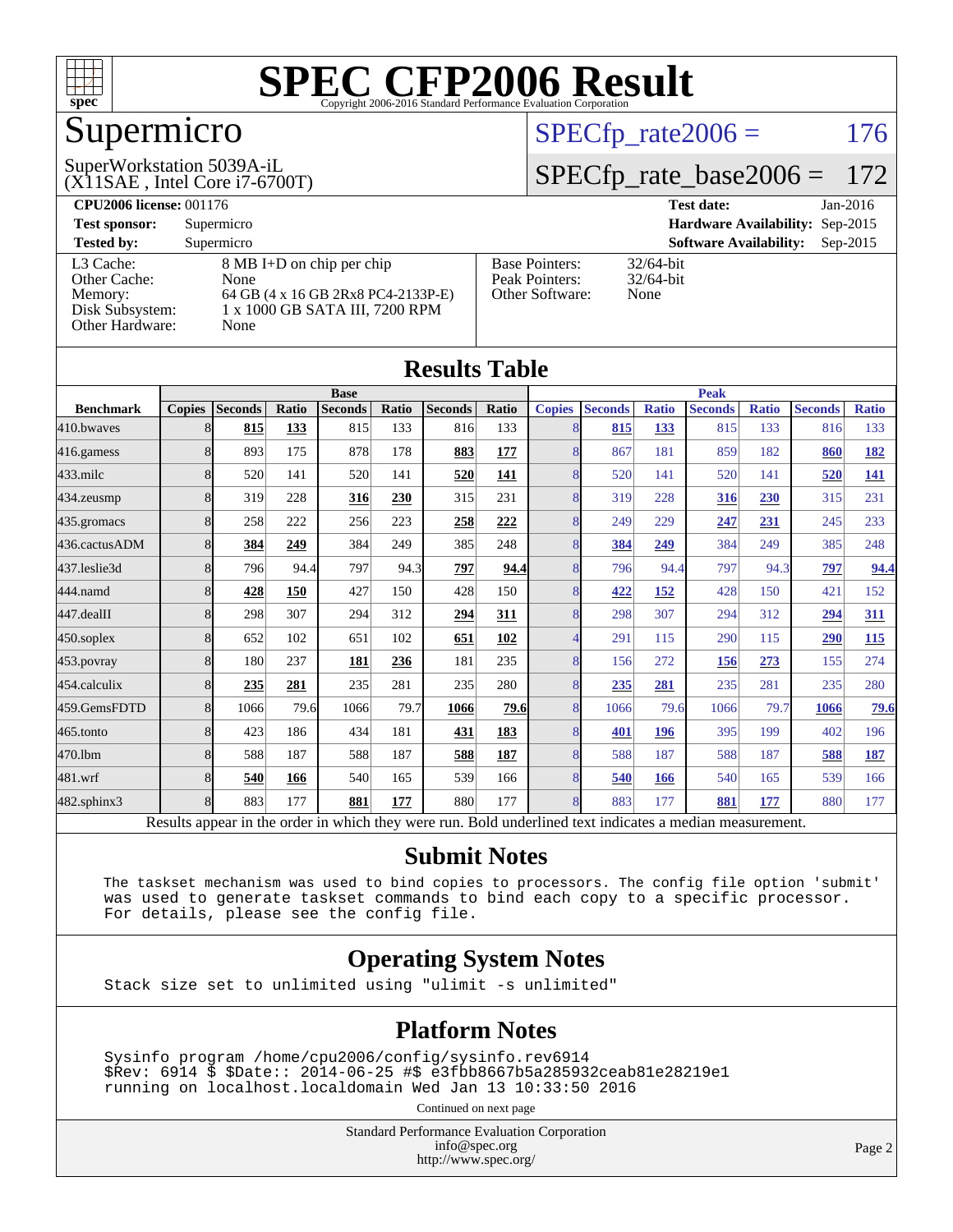

#### Supermicro

 $SPECTp\_rate2006 = 176$ 

(X11SAE , Intel Core i7-6700T) SuperWorkstation 5039A-iL

[SPECfp\\_rate\\_base2006 =](http://www.spec.org/auto/cpu2006/Docs/result-fields.html#SPECfpratebase2006) 172

#### **[CPU2006 license:](http://www.spec.org/auto/cpu2006/Docs/result-fields.html#CPU2006license)** 001176 **[Test date:](http://www.spec.org/auto/cpu2006/Docs/result-fields.html#Testdate)** Jan-2016

**[Test sponsor:](http://www.spec.org/auto/cpu2006/Docs/result-fields.html#Testsponsor)** Supermicro **[Hardware Availability:](http://www.spec.org/auto/cpu2006/Docs/result-fields.html#HardwareAvailability)** Sep-2015 **[Tested by:](http://www.spec.org/auto/cpu2006/Docs/result-fields.html#Testedby)** Supermicro **Supermicro [Software Availability:](http://www.spec.org/auto/cpu2006/Docs/result-fields.html#SoftwareAvailability)** Sep-2015

#### **[Platform Notes \(Continued\)](http://www.spec.org/auto/cpu2006/Docs/result-fields.html#PlatformNotes)**

Standard Performance Evaluation Corporation [info@spec.org](mailto:info@spec.org) <http://www.spec.org/> This section contains SUT (System Under Test) info as seen by some common utilities. To remove or add to this section, see: <http://www.spec.org/cpu2006/Docs/config.html#sysinfo> From /proc/cpuinfo model name : Intel(R) Core(TM) i7-6700T CPU @ 2.80GHz 1 "physical id"s (chips) 8 "processors" cores, siblings (Caution: counting these is hw and system dependent. The following excerpts from /proc/cpuinfo might not be reliable. Use with caution.) cpu cores : 4 siblings : 8 physical 0: cores 0 1 2 3 cache size : 8192 KB From /proc/meminfo MemTotal: 65581104 kB<br>HugePages Total: 0 HugePages\_Total: 0<br>Hugepagesize: 2048 kB Hugepagesize: From /etc/\*release\* /etc/\*version\* os-release: NAME="Red Hat Enterprise Linux Server" VERSION="7.1 (Maipo)" ID="rhel" ID\_LIKE="fedora" VERSION\_ID="7.1" PRETTY\_NAME="Red Hat Enterprise Linux Server 7.1 (Maipo)" ANSI\_COLOR="0;31" CPE\_NAME="cpe:/o:redhat:enterprise\_linux:7.1:GA:server" redhat-release: Red Hat Enterprise Linux Server release 7.1 (Maipo) system-release: Red Hat Enterprise Linux Server release 7.1 (Maipo) system-release-cpe: cpe:/o:redhat:enterprise\_linux:7.1:ga:server uname -a: Linux localhost.localdomain 3.10.0-229.el7.x86\_64 #1 SMP Thu Jan 29 18:37:38 EST 2015 x86\_64 x86\_64 x86\_64 GNU/Linux run-level 3 Jan 13 01:42 SPEC is set to: /home/cpu2006<br>Filesystem Type Type Size Used Avail Use% Mounted on<br>xfs 850G 11G 839G 2% /home /dev/mapper/rhel-home xfs 850G Additional information from dmidecode: Warning: Use caution when you interpret this section. The 'dmidecode' program reads system data which is "intended to allow hardware to be accurately determined", but the intent may not be met, as there are frequent changes to hardware, firmware, and the "DMTF SMBIOS" standard. Continued on next page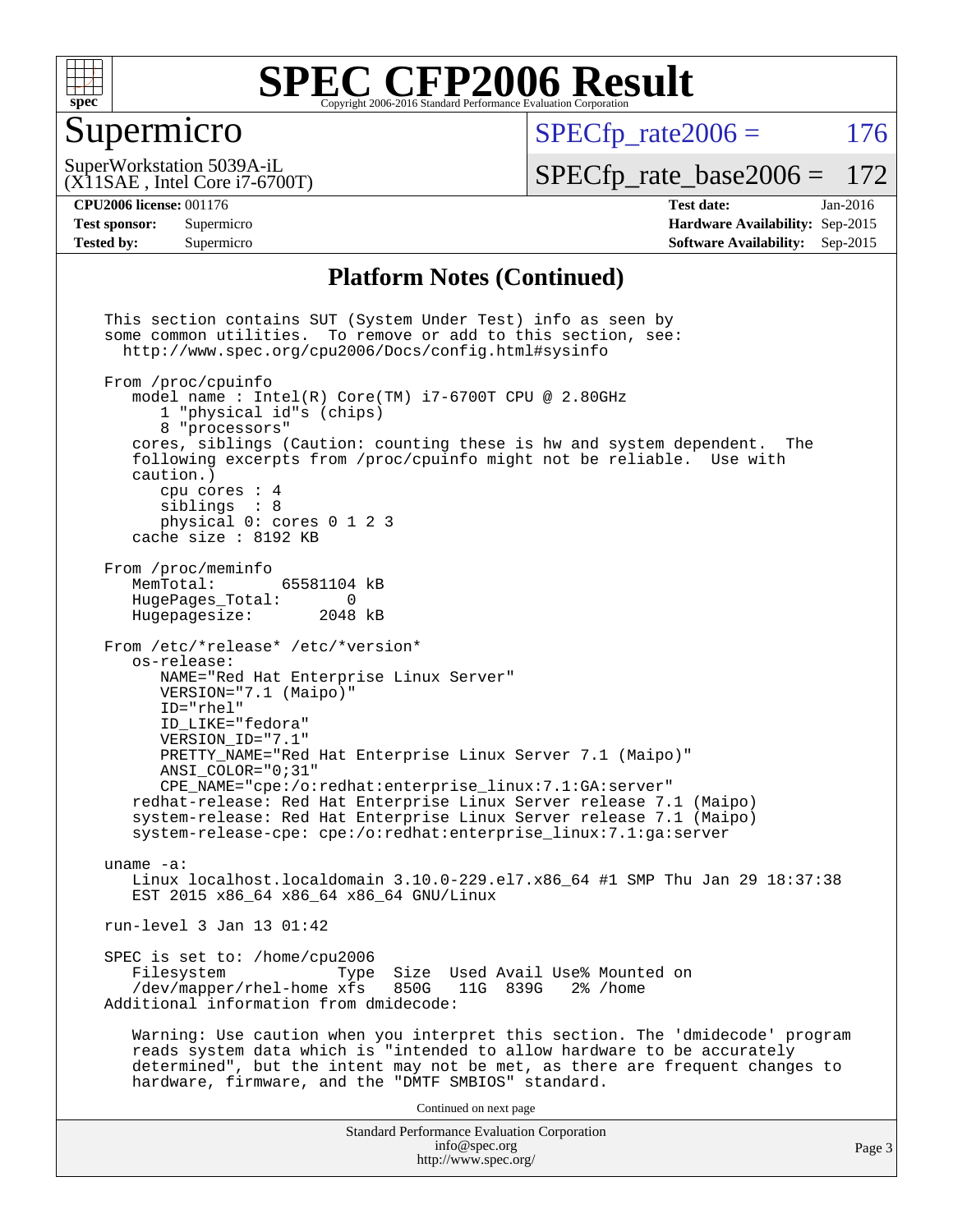

#### Supermicro

 $SPECTp\_rate2006 = 176$ 

(X11SAE , Intel Core i7-6700T) SuperWorkstation 5039A-iL

[SPECfp\\_rate\\_base2006 =](http://www.spec.org/auto/cpu2006/Docs/result-fields.html#SPECfpratebase2006) 172

**[CPU2006 license:](http://www.spec.org/auto/cpu2006/Docs/result-fields.html#CPU2006license)** 001176 **[Test date:](http://www.spec.org/auto/cpu2006/Docs/result-fields.html#Testdate)** Jan-2016

**[Test sponsor:](http://www.spec.org/auto/cpu2006/Docs/result-fields.html#Testsponsor)** Supermicro **[Hardware Availability:](http://www.spec.org/auto/cpu2006/Docs/result-fields.html#HardwareAvailability)** Sep-2015 **[Tested by:](http://www.spec.org/auto/cpu2006/Docs/result-fields.html#Testedby)** Supermicro **Supermicro [Software Availability:](http://www.spec.org/auto/cpu2006/Docs/result-fields.html#SoftwareAvailability)** Sep-2015

#### **[Platform Notes \(Continued\)](http://www.spec.org/auto/cpu2006/Docs/result-fields.html#PlatformNotes)**

 BIOS American Megatrends Inc. 1.0a 12/01/2015 Memory: 4x Samsung M391A2K43BB1-CPB 16 GB 2 rank 2133 MHz

(End of data from sysinfo program)

#### **[General Notes](http://www.spec.org/auto/cpu2006/Docs/result-fields.html#GeneralNotes)**

Environment variables set by runspec before the start of the run: LD\_LIBRARY\_PATH = "/home/cpu2006/libs/32:/home/cpu2006/libs/64:/home/cpu2006/sh"

 Binaries compiled on a system with 1x Intel Core i5-4670K CPU + 32GB memory using RedHat EL 7.1 Transparent Huge Pages enabled with: echo always > /sys/kernel/mm/transparent\_hugepage/enabled

#### **[Base Compiler Invocation](http://www.spec.org/auto/cpu2006/Docs/result-fields.html#BaseCompilerInvocation)**

[C benchmarks](http://www.spec.org/auto/cpu2006/Docs/result-fields.html#Cbenchmarks):  $-m64$ 

[C++ benchmarks:](http://www.spec.org/auto/cpu2006/Docs/result-fields.html#CXXbenchmarks) [icpc -m64](http://www.spec.org/cpu2006/results/res2016q1/cpu2006-20160120-38752.flags.html#user_CXXbase_intel_icpc_64bit_bedb90c1146cab66620883ef4f41a67e)

[Fortran benchmarks](http://www.spec.org/auto/cpu2006/Docs/result-fields.html#Fortranbenchmarks): [ifort -m64](http://www.spec.org/cpu2006/results/res2016q1/cpu2006-20160120-38752.flags.html#user_FCbase_intel_ifort_64bit_ee9d0fb25645d0210d97eb0527dcc06e)

[Benchmarks using both Fortran and C](http://www.spec.org/auto/cpu2006/Docs/result-fields.html#BenchmarksusingbothFortranandC):<br>icc -m64 ifort -m64  $-m64$  ifort  $-m64$ 

#### **[Base Portability Flags](http://www.spec.org/auto/cpu2006/Docs/result-fields.html#BasePortabilityFlags)**

| 410.bwaves: -DSPEC CPU LP64                 |  |
|---------------------------------------------|--|
| 416.gamess: -DSPEC_CPU_LP64                 |  |
| 433.milc: -DSPEC CPU LP64                   |  |
| 434.zeusmp: -DSPEC_CPU_LP64                 |  |
| 435.gromacs: -DSPEC_CPU_LP64 -nofor_main    |  |
| 436.cactusADM: -DSPEC CPU LP64 -nofor main  |  |
| 437.leslie3d: -DSPEC CPU LP64               |  |
| 444.namd: -DSPEC CPU LP64                   |  |
| 447.dealII: -DSPEC_CPU_LP64                 |  |
| 450.soplex: -DSPEC_CPU_LP64                 |  |
| 453.povray: -DSPEC_CPU_LP64                 |  |
| 454.calculix: - DSPEC CPU LP64 - nofor main |  |
| 459. GemsFDTD: - DSPEC CPU LP64             |  |
| 465.tonto: -DSPEC_CPU_LP64                  |  |

Continued on next page

Standard Performance Evaluation Corporation [info@spec.org](mailto:info@spec.org) <http://www.spec.org/>

Page 4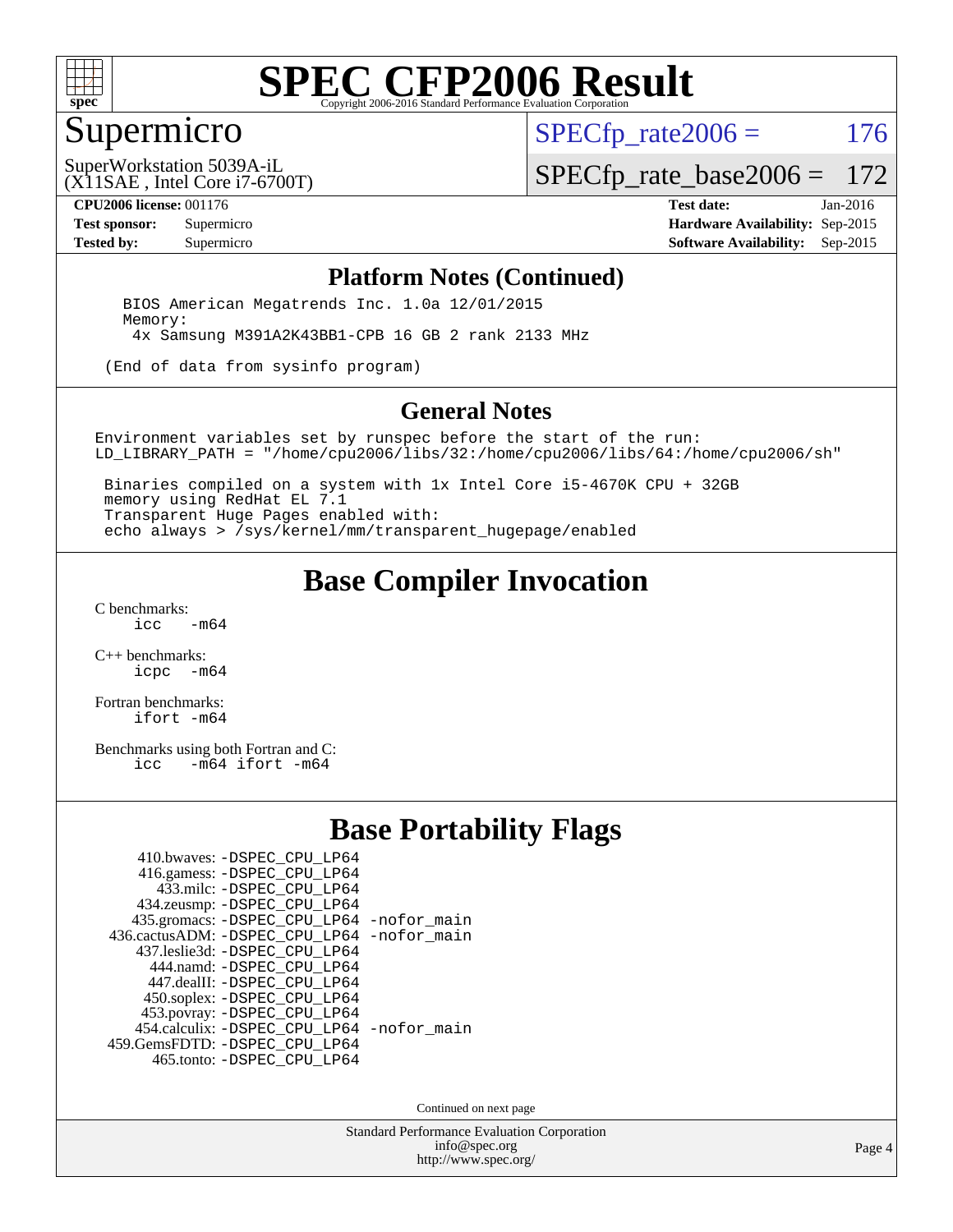

### Supermicro

 $SPECTp\_rate2006 = 176$ 

(X11SAE , Intel Core i7-6700T) SuperWorkstation 5039A-iL

[SPECfp\\_rate\\_base2006 =](http://www.spec.org/auto/cpu2006/Docs/result-fields.html#SPECfpratebase2006) 172

**[CPU2006 license:](http://www.spec.org/auto/cpu2006/Docs/result-fields.html#CPU2006license)** 001176 **[Test date:](http://www.spec.org/auto/cpu2006/Docs/result-fields.html#Testdate)** Jan-2016 **[Test sponsor:](http://www.spec.org/auto/cpu2006/Docs/result-fields.html#Testsponsor)** Supermicro **[Hardware Availability:](http://www.spec.org/auto/cpu2006/Docs/result-fields.html#HardwareAvailability)** Sep-2015 **[Tested by:](http://www.spec.org/auto/cpu2006/Docs/result-fields.html#Testedby)** Supermicro **Supermicro [Software Availability:](http://www.spec.org/auto/cpu2006/Docs/result-fields.html#SoftwareAvailability)** Sep-2015

### **[Base Portability Flags \(Continued\)](http://www.spec.org/auto/cpu2006/Docs/result-fields.html#BasePortabilityFlags)**

470.lbm: [-DSPEC\\_CPU\\_LP64](http://www.spec.org/cpu2006/results/res2016q1/cpu2006-20160120-38752.flags.html#suite_basePORTABILITY470_lbm_DSPEC_CPU_LP64)

 481.wrf: [-DSPEC\\_CPU\\_LP64](http://www.spec.org/cpu2006/results/res2016q1/cpu2006-20160120-38752.flags.html#suite_basePORTABILITY481_wrf_DSPEC_CPU_LP64) [-DSPEC\\_CPU\\_CASE\\_FLAG](http://www.spec.org/cpu2006/results/res2016q1/cpu2006-20160120-38752.flags.html#b481.wrf_baseCPORTABILITY_DSPEC_CPU_CASE_FLAG) [-DSPEC\\_CPU\\_LINUX](http://www.spec.org/cpu2006/results/res2016q1/cpu2006-20160120-38752.flags.html#b481.wrf_baseCPORTABILITY_DSPEC_CPU_LINUX) 482.sphinx3: [-DSPEC\\_CPU\\_LP64](http://www.spec.org/cpu2006/results/res2016q1/cpu2006-20160120-38752.flags.html#suite_basePORTABILITY482_sphinx3_DSPEC_CPU_LP64)

**[Base Optimization Flags](http://www.spec.org/auto/cpu2006/Docs/result-fields.html#BaseOptimizationFlags)**

[C benchmarks](http://www.spec.org/auto/cpu2006/Docs/result-fields.html#Cbenchmarks):

[-xCORE-AVX2](http://www.spec.org/cpu2006/results/res2016q1/cpu2006-20160120-38752.flags.html#user_CCbase_f-xAVX2_5f5fc0cbe2c9f62c816d3e45806c70d7) [-ipo](http://www.spec.org/cpu2006/results/res2016q1/cpu2006-20160120-38752.flags.html#user_CCbase_f-ipo) [-O3](http://www.spec.org/cpu2006/results/res2016q1/cpu2006-20160120-38752.flags.html#user_CCbase_f-O3) [-no-prec-div](http://www.spec.org/cpu2006/results/res2016q1/cpu2006-20160120-38752.flags.html#user_CCbase_f-no-prec-div) [-opt-prefetch](http://www.spec.org/cpu2006/results/res2016q1/cpu2006-20160120-38752.flags.html#user_CCbase_f-opt-prefetch) [-auto-p32](http://www.spec.org/cpu2006/results/res2016q1/cpu2006-20160120-38752.flags.html#user_CCbase_f-auto-p32) [-ansi-alias](http://www.spec.org/cpu2006/results/res2016q1/cpu2006-20160120-38752.flags.html#user_CCbase_f-ansi-alias) [-opt-mem-layout-trans=3](http://www.spec.org/cpu2006/results/res2016q1/cpu2006-20160120-38752.flags.html#user_CCbase_f-opt-mem-layout-trans_a7b82ad4bd7abf52556d4961a2ae94d5)

[C++ benchmarks:](http://www.spec.org/auto/cpu2006/Docs/result-fields.html#CXXbenchmarks)

[-xCORE-AVX2](http://www.spec.org/cpu2006/results/res2016q1/cpu2006-20160120-38752.flags.html#user_CXXbase_f-xAVX2_5f5fc0cbe2c9f62c816d3e45806c70d7) [-ipo](http://www.spec.org/cpu2006/results/res2016q1/cpu2006-20160120-38752.flags.html#user_CXXbase_f-ipo) [-O3](http://www.spec.org/cpu2006/results/res2016q1/cpu2006-20160120-38752.flags.html#user_CXXbase_f-O3) [-no-prec-div](http://www.spec.org/cpu2006/results/res2016q1/cpu2006-20160120-38752.flags.html#user_CXXbase_f-no-prec-div) [-opt-prefetch](http://www.spec.org/cpu2006/results/res2016q1/cpu2006-20160120-38752.flags.html#user_CXXbase_f-opt-prefetch) [-auto-p32](http://www.spec.org/cpu2006/results/res2016q1/cpu2006-20160120-38752.flags.html#user_CXXbase_f-auto-p32) [-ansi-alias](http://www.spec.org/cpu2006/results/res2016q1/cpu2006-20160120-38752.flags.html#user_CXXbase_f-ansi-alias) [-opt-mem-layout-trans=3](http://www.spec.org/cpu2006/results/res2016q1/cpu2006-20160120-38752.flags.html#user_CXXbase_f-opt-mem-layout-trans_a7b82ad4bd7abf52556d4961a2ae94d5)

[Fortran benchmarks](http://www.spec.org/auto/cpu2006/Docs/result-fields.html#Fortranbenchmarks):

[-xCORE-AVX2](http://www.spec.org/cpu2006/results/res2016q1/cpu2006-20160120-38752.flags.html#user_FCbase_f-xAVX2_5f5fc0cbe2c9f62c816d3e45806c70d7) [-ipo](http://www.spec.org/cpu2006/results/res2016q1/cpu2006-20160120-38752.flags.html#user_FCbase_f-ipo) [-O3](http://www.spec.org/cpu2006/results/res2016q1/cpu2006-20160120-38752.flags.html#user_FCbase_f-O3) [-no-prec-div](http://www.spec.org/cpu2006/results/res2016q1/cpu2006-20160120-38752.flags.html#user_FCbase_f-no-prec-div) [-opt-prefetch](http://www.spec.org/cpu2006/results/res2016q1/cpu2006-20160120-38752.flags.html#user_FCbase_f-opt-prefetch)

[Benchmarks using both Fortran and C](http://www.spec.org/auto/cpu2006/Docs/result-fields.html#BenchmarksusingbothFortranandC): [-xCORE-AVX2](http://www.spec.org/cpu2006/results/res2016q1/cpu2006-20160120-38752.flags.html#user_CC_FCbase_f-xAVX2_5f5fc0cbe2c9f62c816d3e45806c70d7) [-ipo](http://www.spec.org/cpu2006/results/res2016q1/cpu2006-20160120-38752.flags.html#user_CC_FCbase_f-ipo) [-O3](http://www.spec.org/cpu2006/results/res2016q1/cpu2006-20160120-38752.flags.html#user_CC_FCbase_f-O3) [-no-prec-div](http://www.spec.org/cpu2006/results/res2016q1/cpu2006-20160120-38752.flags.html#user_CC_FCbase_f-no-prec-div) [-opt-prefetch](http://www.spec.org/cpu2006/results/res2016q1/cpu2006-20160120-38752.flags.html#user_CC_FCbase_f-opt-prefetch) [-auto-p32](http://www.spec.org/cpu2006/results/res2016q1/cpu2006-20160120-38752.flags.html#user_CC_FCbase_f-auto-p32) [-ansi-alias](http://www.spec.org/cpu2006/results/res2016q1/cpu2006-20160120-38752.flags.html#user_CC_FCbase_f-ansi-alias) [-opt-mem-layout-trans=3](http://www.spec.org/cpu2006/results/res2016q1/cpu2006-20160120-38752.flags.html#user_CC_FCbase_f-opt-mem-layout-trans_a7b82ad4bd7abf52556d4961a2ae94d5)

### **[Peak Compiler Invocation](http://www.spec.org/auto/cpu2006/Docs/result-fields.html#PeakCompilerInvocation)**

[C benchmarks](http://www.spec.org/auto/cpu2006/Docs/result-fields.html#Cbenchmarks):  $\text{icc}$  -m64

[C++ benchmarks \(except as noted below\):](http://www.spec.org/auto/cpu2006/Docs/result-fields.html#CXXbenchmarksexceptasnotedbelow) [icpc -m64](http://www.spec.org/cpu2006/results/res2016q1/cpu2006-20160120-38752.flags.html#user_CXXpeak_intel_icpc_64bit_bedb90c1146cab66620883ef4f41a67e)

450.soplex: [icpc -m32 -L/opt/intel/compilers\\_and\\_libraries\\_2016/linux/compiler/lib/ia32\\_lin](http://www.spec.org/cpu2006/results/res2016q1/cpu2006-20160120-38752.flags.html#user_peakCXXLD450_soplex_intel_icpc_b4f50a394bdb4597aa5879c16bc3f5c5)

[Fortran benchmarks](http://www.spec.org/auto/cpu2006/Docs/result-fields.html#Fortranbenchmarks): [ifort -m64](http://www.spec.org/cpu2006/results/res2016q1/cpu2006-20160120-38752.flags.html#user_FCpeak_intel_ifort_64bit_ee9d0fb25645d0210d97eb0527dcc06e)

[Benchmarks using both Fortran and C](http://www.spec.org/auto/cpu2006/Docs/result-fields.html#BenchmarksusingbothFortranandC): [icc -m64](http://www.spec.org/cpu2006/results/res2016q1/cpu2006-20160120-38752.flags.html#user_CC_FCpeak_intel_icc_64bit_0b7121f5ab7cfabee23d88897260401c) [ifort -m64](http://www.spec.org/cpu2006/results/res2016q1/cpu2006-20160120-38752.flags.html#user_CC_FCpeak_intel_ifort_64bit_ee9d0fb25645d0210d97eb0527dcc06e)

### **[Peak Portability Flags](http://www.spec.org/auto/cpu2006/Docs/result-fields.html#PeakPortabilityFlags)**

 410.bwaves: [-DSPEC\\_CPU\\_LP64](http://www.spec.org/cpu2006/results/res2016q1/cpu2006-20160120-38752.flags.html#suite_peakPORTABILITY410_bwaves_DSPEC_CPU_LP64) 416.gamess: [-DSPEC\\_CPU\\_LP64](http://www.spec.org/cpu2006/results/res2016q1/cpu2006-20160120-38752.flags.html#suite_peakPORTABILITY416_gamess_DSPEC_CPU_LP64) 433.milc: [-DSPEC\\_CPU\\_LP64](http://www.spec.org/cpu2006/results/res2016q1/cpu2006-20160120-38752.flags.html#suite_peakPORTABILITY433_milc_DSPEC_CPU_LP64) 434.zeusmp: [-DSPEC\\_CPU\\_LP64](http://www.spec.org/cpu2006/results/res2016q1/cpu2006-20160120-38752.flags.html#suite_peakPORTABILITY434_zeusmp_DSPEC_CPU_LP64)

Continued on next page

Standard Performance Evaluation Corporation [info@spec.org](mailto:info@spec.org) <http://www.spec.org/>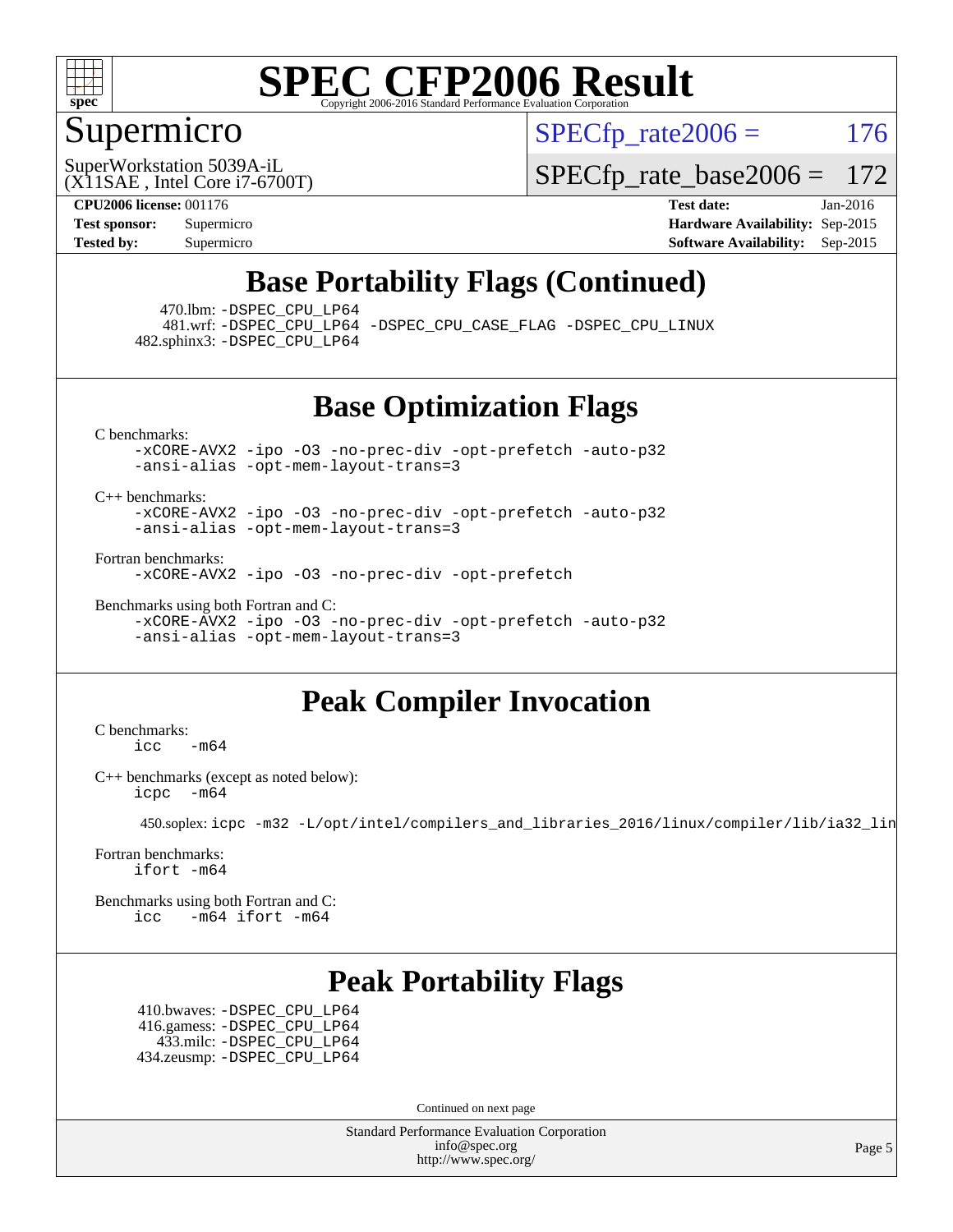

### Supermicro

 $SPECTp\_rate2006 = 176$ 

(X11SAE , Intel Core i7-6700T) SuperWorkstation 5039A-iL

[SPECfp\\_rate\\_base2006 =](http://www.spec.org/auto/cpu2006/Docs/result-fields.html#SPECfpratebase2006) 172

**[CPU2006 license:](http://www.spec.org/auto/cpu2006/Docs/result-fields.html#CPU2006license)** 001176 **[Test date:](http://www.spec.org/auto/cpu2006/Docs/result-fields.html#Testdate)** Jan-2016

| Test sponsor:     | Supermicro |
|-------------------|------------|
| <b>Tested by:</b> | Supermicro |

**[Hardware Availability:](http://www.spec.org/auto/cpu2006/Docs/result-fields.html#HardwareAvailability)** Sep-2015 **[Software Availability:](http://www.spec.org/auto/cpu2006/Docs/result-fields.html#SoftwareAvailability)** Sep-2015

## **[Peak Portability Flags \(Continued\)](http://www.spec.org/auto/cpu2006/Docs/result-fields.html#PeakPortabilityFlags)**

| 435.gromacs: -DSPEC_CPU_LP64 -nofor_main                       |
|----------------------------------------------------------------|
| 436.cactusADM: -DSPEC CPU LP64 -nofor main                     |
| 437.leslie3d: -DSPEC CPU LP64                                  |
| 444.namd: -DSPEC CPU LP64                                      |
| 447.dealII: -DSPEC CPU LP64                                    |
| 450.soplex: -D_FILE_OFFSET_BITS=64                             |
| 453.povray: -DSPEC_CPU_LP64                                    |
| 454.calculix: -DSPEC CPU LP64 -nofor main                      |
| 459. GemsFDTD: - DSPEC CPU LP64                                |
| 465.tonto: -DSPEC CPU LP64                                     |
| 470.1bm: - DSPEC CPU LP64                                      |
| 481.wrf: -DSPEC CPU LP64 -DSPEC CPU CASE FLAG -DSPEC CPU LINUX |
| 482.sphinx3: -DSPEC CPU LP64                                   |

## **[Peak Optimization Flags](http://www.spec.org/auto/cpu2006/Docs/result-fields.html#PeakOptimizationFlags)**

[C benchmarks](http://www.spec.org/auto/cpu2006/Docs/result-fields.html#Cbenchmarks):

```
 433.milc: basepeak = yes
```
 $470.$ lbm: basepeak = yes

```
482.sphinx3: basepeak = yes
```

```
C++ benchmarks:
```

```
 444.namd: -xCORE-AVX2(pass 2) -prof-gen:threadsafe(pass 1)
        -no-prec-div(pass 2)-par-num-threads=1(pass 1) -opt-mem-layout-trans=3(pass 2)
        -prof-use(pass 2) -fno-alias -auto-ilp32
447.dealII: basepeak = yes
 450.soplex: -xCORE-AVX2(pass 2) -prof-gen:threadsafe(pass 1)
         -ipo(pass 2) -O3(pass 2) -no-prec-div(pass 2)
         -par-num-threads=1(pass 1) -opt-mem-layout-trans=3(pass 2)
         -prof-use(pass 2) -opt-malloc-options=3
 453.povray: -xCORE-AVX2(pass 2) -prof-gen:threadsafe(pass 1)
         -no-prec-div(pass 2)-par-num-threads=1(pass 1) -opt-mem-layout-trans=3(pass 2)
         -prof-use(pass 2) -unroll4 -ansi-alias
```
[Fortran benchmarks](http://www.spec.org/auto/cpu2006/Docs/result-fields.html#Fortranbenchmarks):

 $410.bwaves: basepeak = yes$ 

Continued on next page

| <b>Standard Performance Evaluation Corporation</b> |
|----------------------------------------------------|
| info@spec.org                                      |
| http://www.spec.org/                               |